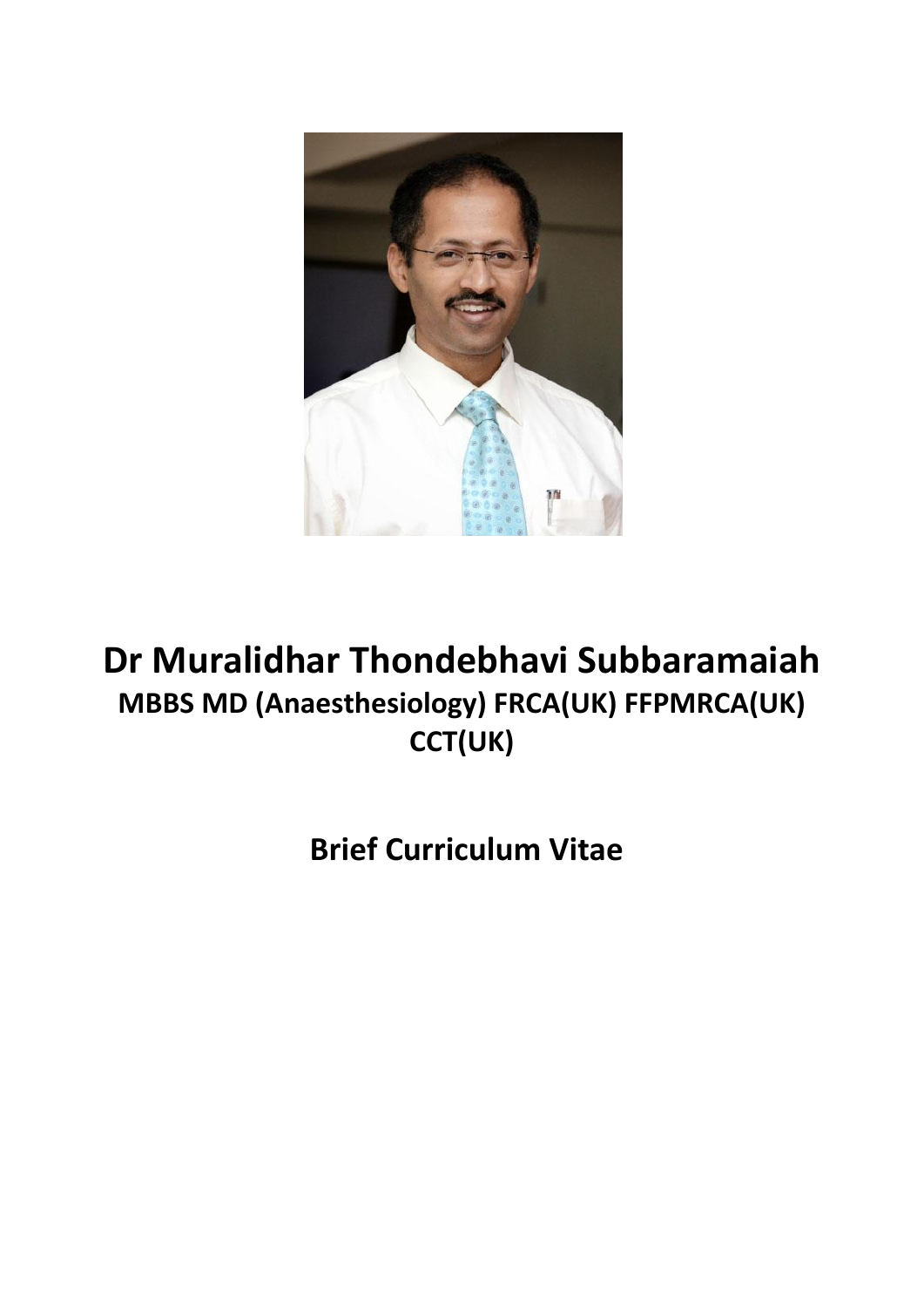# **Professional Qualifications**

**Fellow of the Faculty of Pain Medicine of Royal College of Anaesthetists (FFPMRCA)** London, UK, October 2011

**Certificate of Completion of Training (CCT) - Anaesthetics** UK, August 2011

**Fellow of the Royal College of Anaesthetists (FRCA)**  London, UK, December 2007

**M.D. Anaesthesiology** Rajiv Gandhi University of Health Sciences, India, Dec 2002

### **MBBS**

Bangalore University, India, July 1998

## **Professional history**

#### **Present appointment**

- Consultant, Anaesthesia and Pain Management, Apollo Hospitals, Bangalore (June 2012 onwards)
- Hon. Secretary, Karnataka Chapter, Indian Society for Study of Pain (Sep 2012 onwards. Re-elected in Dec 2015)
- Member, National Executive Committee, Academy of Regional Anaesthesia, India (Sep 2014 onwards)

#### **Past appointments**

*Consultant, Anaesthesia and Pain Management*

 $\bullet$  October 2011 – June 2012 Fortis Hospitals, Bangalore, India

#### *Specialist Registrar Anaesthesia*

- August 2010 to August 2011 Specialist registrar in Anaesthesia (advanced pain fellow) Norfolk and Norwich University Hospital
- February 2010 to August 2010 (6 months) Specialist registrar and Advanced Pain fellow Ipswich Hospital NHS Trust
- February 2009 to February 2010 (12 months) West Suffolk Hospital NHS Trust
- February 2007 to February 2009 (24 months) Norfolk and Norwich University Hospital NHS Trust
- August 2006 to February 2007 (6 months) Ipswich Hospitals NHS Trust

*Senior House Officer Anaesthesia*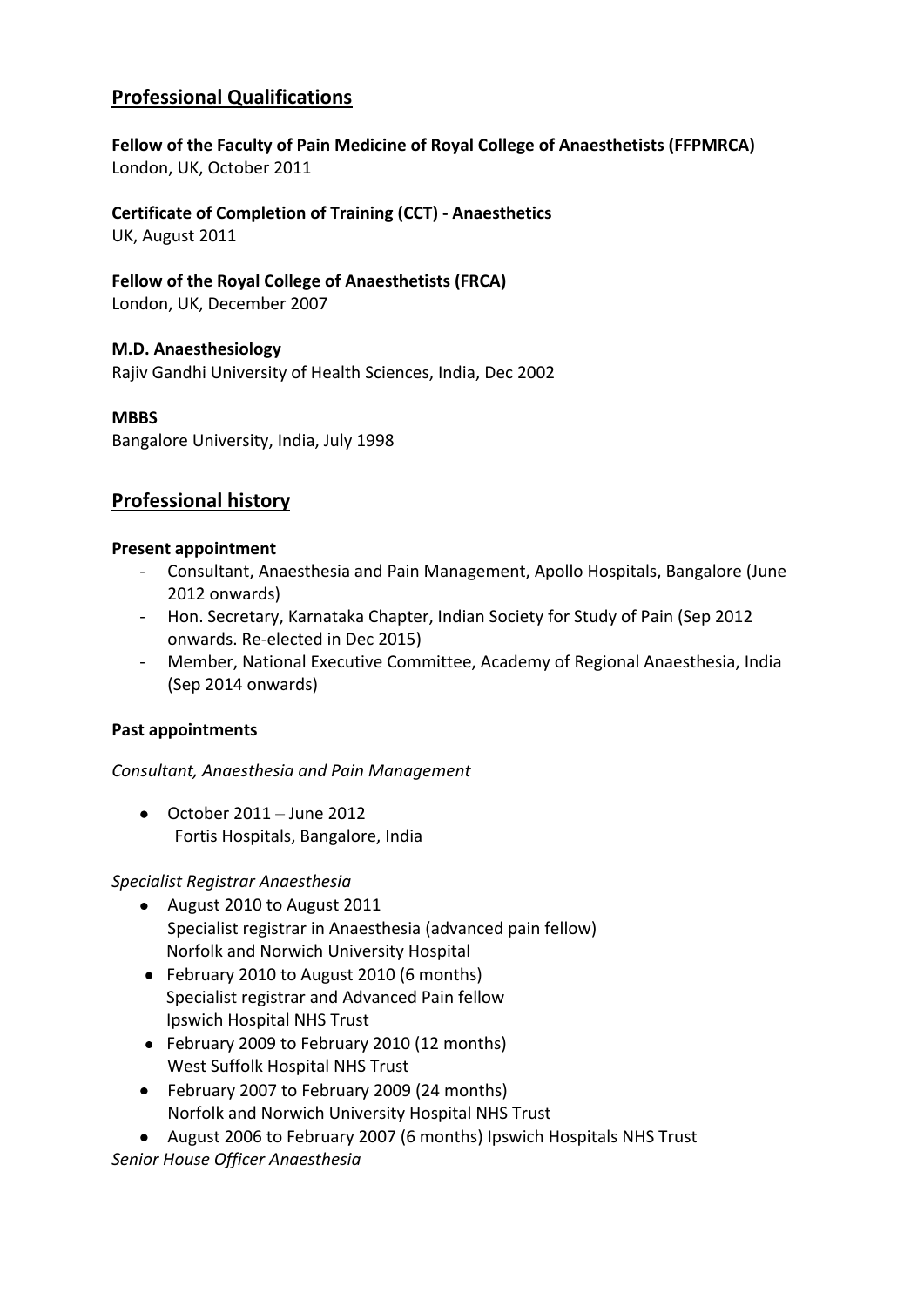- July 2005 to August 2006 (13 months) Cambridge University Hospitals NHS Trust
- November2003 to July 2005 (18months) West Wales General Hospital, Carmarthen

February 2003 to July 2003 (5 months) Senior Registrar in Anaesthesiology NU Trust Hospital, Bangalore, India

September 1999 to September 2002 (36 months) Postgraduate in Anaesthesiology Bangalore Medical College Hospitals, Bangalore, India

# **Research projects**

- **Intubating conditions and neuromuscular block with Rocuronium: A comparison with Suxamethonium** Dissertation topic for MD Anaesthesiology 2002 Dr Muralidhar T Subbaramaiah and Dr B.S. Sudha Bangalore Medical College hospitals, Bangalore This study involved a prospective analysis of intubating conditions and onset of neuromuscular block of Rocuronium in comparison with Suxamethonium.
- I was a sub investigator for multicentre trials (ICAN, SWIFT, PRODEX) being undertaken at the Intensive Care Unit in West Suffolk Hospital.
- I was a sub investigator for a multicentre trial on postherpetic neuralgia in Norfolk and Norwich University Hospital and recruited patients for the same.

## **Published work**

**Anaesthetic management of a case of alkaptonuria for total knee arthroplasty**

 Sri Lankan Journal of Anaesthesiology.2015 Jan; Volume: 23, Issue: 1 A Ardhanari, VKV Seetharam, MT Subbaramaiah, MS Kumaraswamy

**[Acetazolamide as an adjunct to sodium bicarbonate in the treatment of](http://www.aaic.net.au/Article.asp?D=20090903)  [rhabdomyolysis](http://www.aaic.net.au/Article.asp?D=20090903)**

[Anaesth Intensive Care.](javascript:AL_get(this,%20) 2010 Mar; 38(2):398. **M. Thondebhavi Subbaramaiah**, D. Sapsford, E. Banham-Hall A report on the novel use of acetazolamide in the successful treatment of Rhabdomyolysis

**Unusual cause of postoperative respiratory failure following pharyngoplasty.**  Paediatric anaesthesia 2009 19(3):280-2, **Subbaramaiah MT**, Bass SP, and Sapsford DJ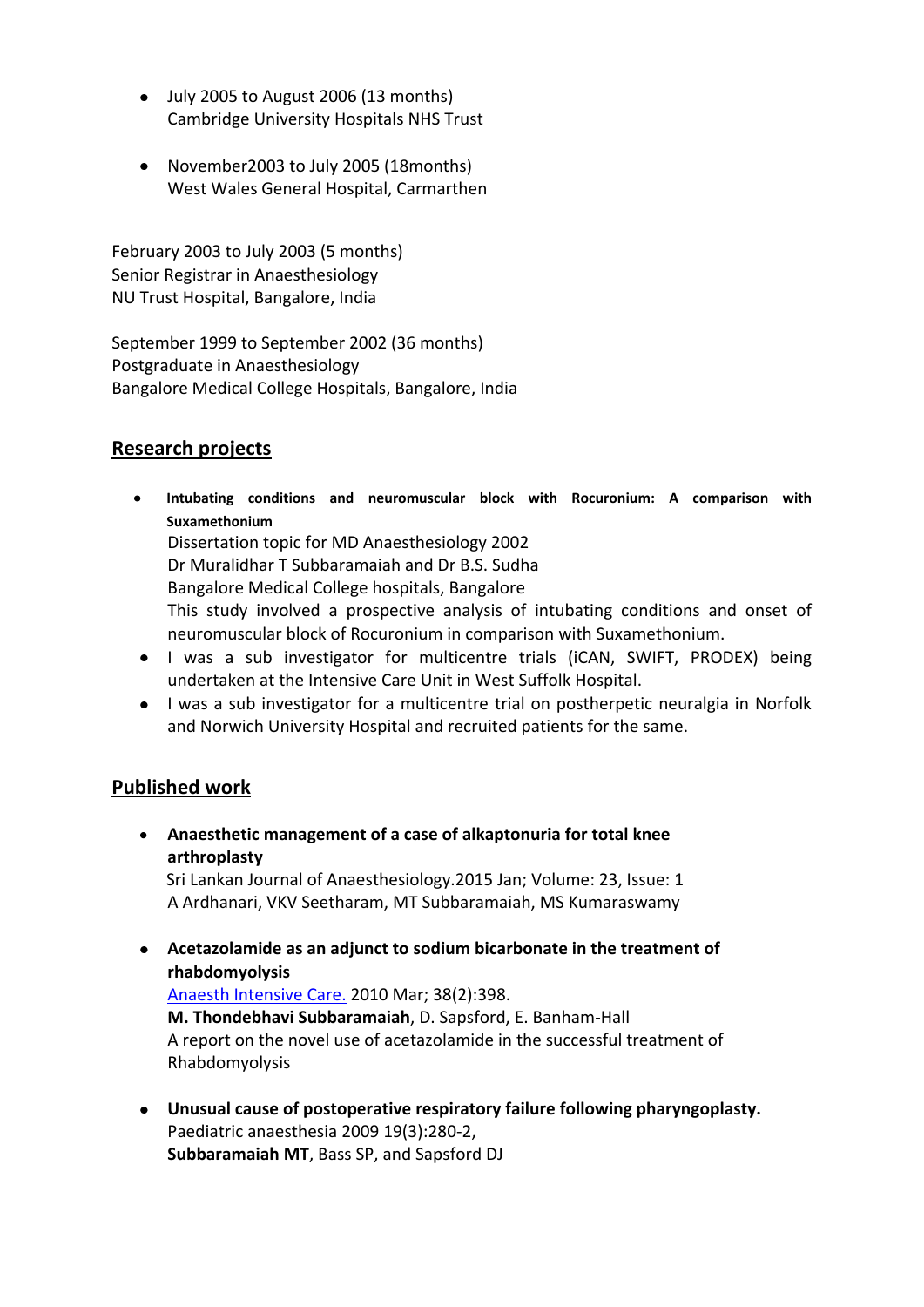A report of two cases of brainstem lesions manifesting as post operative respiratory failure.

**Reflectance pulse oximeter-associated burn in a critically ill patient.** Anaesthesia 2005; 60 (12): 1249-1250. Ali, M. A., **Subbaramaiah MT**. & O'Donohoe, B.

A case report highlighting the importance of pulse oximeter site monitoring

**Antenatal anaesthetic assessment clinic 1999 -2005: Review of transplant patients**  International Journal of Obstetric Anesthesia Volume 15, Supplement 1 (2005)

**MT Subbaramaiah**, S Zaidi, JA Pickett

## **Awards & Distinctions**

- **Gold medal in Physiology**, Bangalore University, March 2000.
- **Gold medals in Ophthalmology**, Bangalore University, March 2000.
- **Gold medal in Ophthalmology**, Academic society, S.D.U.M.C, July 1999.

## **Teaching experience**

*Faculty for national scientific meetings:*

- ISNAAC 2016, Bangalore
- Global Update in Pain, November 2015, Mumbai
- SAFE, Oct 2015, Chennai
- COAPAC 2015, July 2015, Bangalore
- Ganga Anaesthesia Refresher Course, June 2015
- ISSPCON 2015, Feb 2015, Chennai
- AORA 2014, Sep 2014, New Delhi
- VISZAC 2014 (south zone conference), August 2014, Vishakapatnam
- ADSCON 2014, April 2014, Chennai
- ISSPCON 2014, February 2014, Mumbai
- KISACON 2013, September 2013, Bangalore
- AORA 2013, June 2013, Pune
- ISSPCON 2013, February 2013, Nagpur
- AORA 2012, April 2012, Coimbatore
- ISSPCON 2012, February 2012, Bangalore

#### *Faculty for workshops:*

- RRIPCO Interventional Cadveric Pain Workshop, July 2015
- ISSPCON 2015, Chennai
- VISZAC 2014, Vishakapatnam
- Apollo Regional Anaesthesia Workshop Organising secretary (June, January 2014)